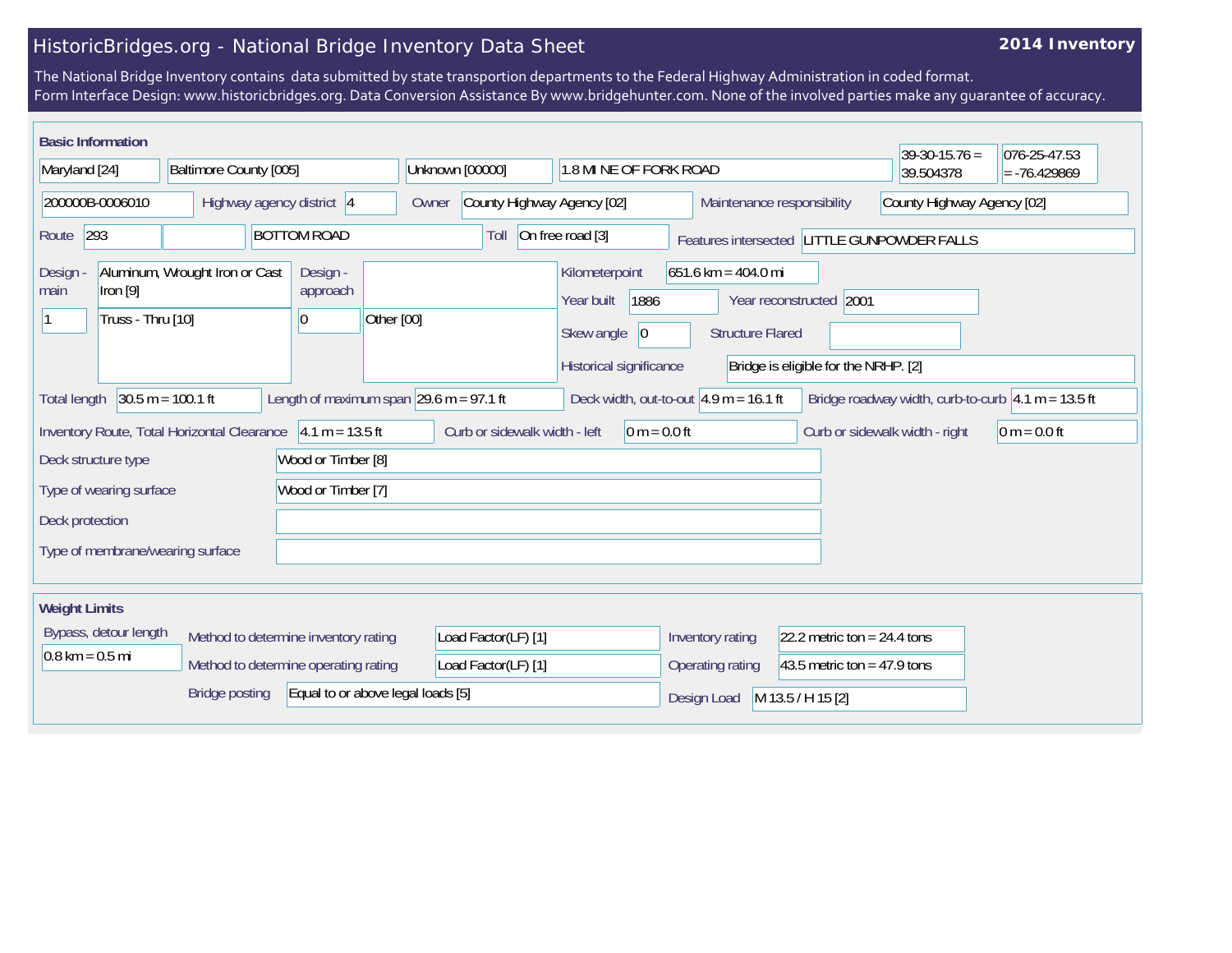| <b>Functional Details</b>                                                               |                                                                                         |  |  |  |  |  |  |  |
|-----------------------------------------------------------------------------------------|-----------------------------------------------------------------------------------------|--|--|--|--|--|--|--|
| 200<br>Average daily truck traffi $ 5 $<br>Average Daily Traffic                        | 2032<br>Year 2012<br>Future average daily traffic<br>500<br>%<br>Year                   |  |  |  |  |  |  |  |
| Local (Rural) [09]<br>Road classification                                               | Lanes on structure 1<br>Approach roadway width<br>$4.3 m = 14.1 ft$                     |  |  |  |  |  |  |  |
| Type of service on bridge Highway [1]                                                   | Direction of traffic One lane bridge for 2 - way traffic [3]<br>Bridge median           |  |  |  |  |  |  |  |
| No parallel structure exists. [N]<br>Parallel structure designation                     |                                                                                         |  |  |  |  |  |  |  |
| Type of service under bridge<br>Waterway [5]                                            | Navigation control<br>Lanes under structure<br>$ 0\rangle$                              |  |  |  |  |  |  |  |
| Navigation horizontal clearance $ 0 = N/A$<br>$0 = N/A$<br>Navigation vertical clearanc |                                                                                         |  |  |  |  |  |  |  |
| Minimum navigation vertical clearance, vertical lift bridge                             | Minimum vertical clearance over bridge roadway<br>$3.05 m = 10.0 ft$                    |  |  |  |  |  |  |  |
| Minimum lateral underclearance reference feature Feature not a highway or railroad [N]  |                                                                                         |  |  |  |  |  |  |  |
| Minimum lateral underclearance on right $0 = N/A$                                       | Minimum lateral underclearance on left $0 = N/A$                                        |  |  |  |  |  |  |  |
| Minimum Vertical Underclearance $ 0 = N/A $                                             | Minimum vertical underclearance reference feature Feature not a highway or railroad [N] |  |  |  |  |  |  |  |
| Appraisal ratings - underclearances N/A [N]                                             |                                                                                         |  |  |  |  |  |  |  |
|                                                                                         |                                                                                         |  |  |  |  |  |  |  |
| <b>Repair and Replacement Plans</b>                                                     |                                                                                         |  |  |  |  |  |  |  |
| Type of work to be performed                                                            | Work done by                                                                            |  |  |  |  |  |  |  |
|                                                                                         | Bridge improvement cost<br>Roadway improvement cost                                     |  |  |  |  |  |  |  |
|                                                                                         | Length of structure improvement<br>Total project cost                                   |  |  |  |  |  |  |  |
|                                                                                         | Year of improvement cost estimate                                                       |  |  |  |  |  |  |  |
|                                                                                         | Border bridge - state<br>Border bridge - percent responsibility of other state          |  |  |  |  |  |  |  |
|                                                                                         | Border bridge - structure number                                                        |  |  |  |  |  |  |  |